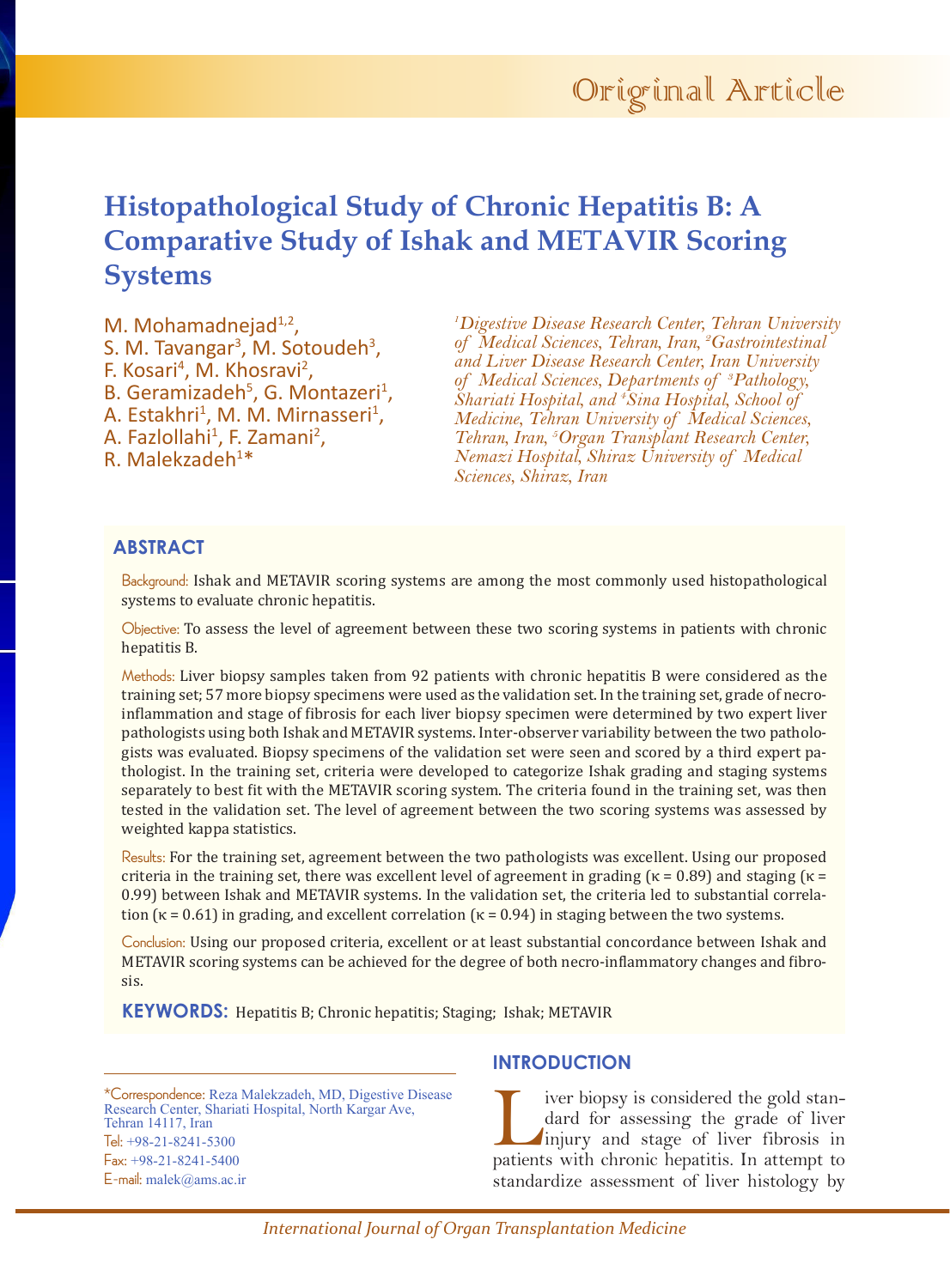pathologists, several scoring systems have been developed. Among these, modified Histology Activity Index (HAI) developed by Ishak, et al [1], and the METAVIR system [2,3] are used most widely. While a large number of researchers use Ishak system to assess liver histology in chronic hepatitis studies [4,5], other researchers—mostly from Europe—prefer the METAVIR system [6].

Each of these scoring systems provide reliable scores, with relatively little intra- and interobserver variations [3,7]. In a recent study, a good concordance between Ishak and META-VIR systems was reported [8], though variation was greater for necro-inflammatory features than for fibrosis and cirrhosis.

It is, however, unclear whether a given score in the Ishak system predictably corresponds to a certain score in the METAVIR system. Concordance of the two systems in the grading of necro-inflammatory changes is more problematic. It is not known if individual components of the grading scores in the Ishak system (*e.g.*, interface hepatitis, confluent necrosis, *etc*) contribute to this correlation. We, therefore, attempted to identify criteria in the Ishak system which corresponds to the METAVIR score.

## **MATERIALS AND METHODS**

One hundred and sixty eight consecutive liver biopsies from treatment naïve chronic hepatitis B virus (HBV) carriers sent to the Department of Pathology of our center between 2004 and 2005 were prospectively evaluated. All patients were chronic carriers of HBV documented with two positive HBs Ag tests, at least six months apart. Informed written consent for the study was given by each patient prior to liver biopsy.

Biopsy samples received between January 2004 and March 2005 were considered as training set, and the samples received between April 2005 and December 2005 were considered as validation set.

Nineteen out of the 168 samples were excluded because of inadequate size of the specimens (*e.g.*,

less than four portal tracts). Thus, 92 specimens were included as the training set, and 57 as the validation set. All specimens were fixed in 10% formalin, and embedded in paraffin. For each case, three sections were stained by hematoxylin-eosin, mason-trichrome, and reticulin. All biopsy specimens in the training group were seen by two pathologists expert in liver pathology—they had at least 10 years experience of practice in the field of liver pathology in an academic center. In the training set, all slides were reviewed by each pathologist and were scored by the Ishak system [1]. Subsequently, all specimens were scored by METAVIR system [2,3]. Each pathologist worked independently and was blinded to the results of the readings of the other colleague and the readings by the other system. Interobserver agreement was evaluated by kappa statistics. Then, all discordances between the two pathologists were resolved by agreement in joint sessions.

In order to compare the two scoring systems, we tried to equalize the number of categories in the two systems. Grading of necro-inflammation has four components in the Ishak system and includes "a": interface hepatitis; "b": confluent necrosis; "c": focal lytic necrosis; and "d": portal inflammation [1]. Grading of the METAVIR system is simply classified as A0 to A3 based on the severity of the necro-inflammation [3].

We pooled the grading scores of the Ishak system into four groups (*i.e.*, minimal, mild, moderate, and severe necro-inflammation). We tried to modify individual components of Ishak grading system in each group to find the categorization which best fits the METAVIR grading system (Table 1). These groups were compared with the four groups of METAVIR grading system by kappa statistics.

Additionally, we compared grading of META-VIR with the previously mentioned categories of the Ishak system, *i.e.*, minimal necroinflammation (total grades of 1–3), mild (total grades of 4–8), moderate (total grades of 9–12) or severe (total grades of 13–18) [8].

The Ishak system scores fibrosis into seven categories (0–6), while the METAVIR system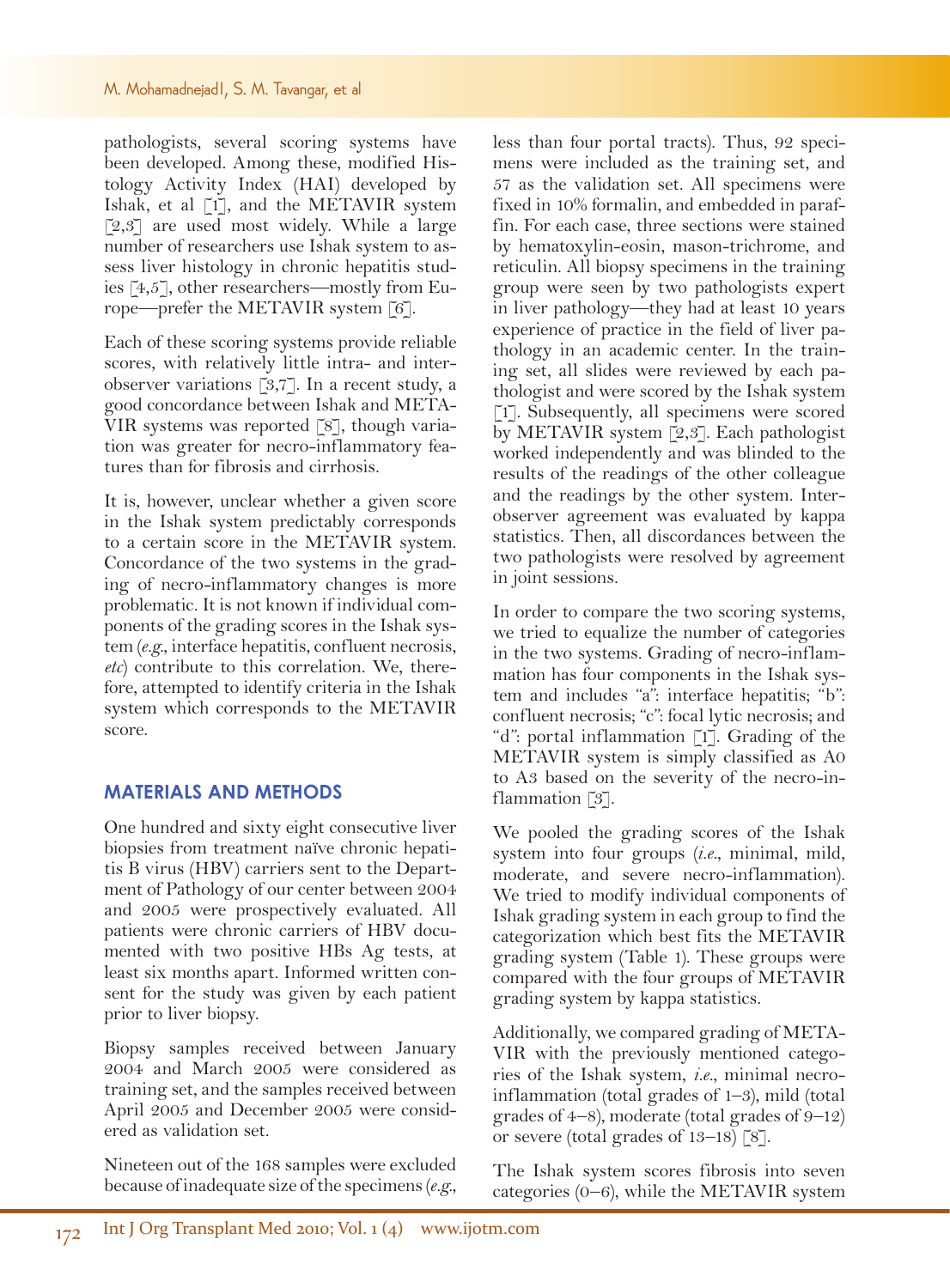| Table1: Proposed criteria for comparison between Ishak and METAVIR scoring systems |                                                                                                   |                                                               |  |  |
|------------------------------------------------------------------------------------|---------------------------------------------------------------------------------------------------|---------------------------------------------------------------|--|--|
| Grading of necro-inflammation in the Ishak system <sup>*</sup>                     |                                                                                                   | Grading of necro-inflammation in the<br><b>METAVIR</b> system |  |  |
| Minimal                                                                            | a0, b0, c0-1, $d0-1$                                                                              | A <sub>0</sub>                                                |  |  |
| $Mid^{\dagger}$                                                                    | a0,b0, $c \ge 2$ or and/or $d \ge 2$<br>al-2, $b0$ , any c, any d<br>$a0, b \ge 1$ , any c, any d | A <sub>1</sub>                                                |  |  |
| Moderate                                                                           | al-2, $b \ge 1$ , any c, any d<br>a $3-4$ , b0, any c, any d                                      | A <sup>2</sup>                                                |  |  |
| <b>Severe</b>                                                                      | $a3-4$ , $b \ge 1$ , any c, any d                                                                 | A <sup>3</sup>                                                |  |  |

\*In Ishak system letter "a" denotes interface hepatitis (piecemeal necrosis); "b" confluent necrosis; "c" focal lytic necrosis; and "d" portal inflammation.

† Either of these three different conditions are considered as mild necro-inflammation.

scores liver fibrosis into five groups (F0–F4). We modified the Ishak fibrosis scoring system by reducing the seven categories to five, and found the categorization which best fits the five groups of the METAVIR system in the training set (Table 2).

Then, the 57 biopsy specimens of the validation set were evaluated by a third expert pathologist. He first scored all the slides by the Ishak system. He then scored the slides by the METAVIR system. Categorization of the Ishak grading (Table 1) as well as Ishak staging (Table 2) obtained from the training set, was applied for the validation set.

The same statistical analysis was done to compare Ishak and METAVIR systems in the validation group.

**Table 2:** Proposed criteria for comparison between Ishak and METAVIR scoring systems

#### Staging of liver fibrosis

| Ishak system      | <b>METAVIR</b> system |
|-------------------|-----------------------|
| $\Omega$          | F <sub>0</sub>        |
| $1 \text{ or } 2$ | F <sub>1</sub>        |
| 3                 | F <sub>2</sub>        |
| $4 \text{ or } 5$ | F <sub>3</sub>        |
| 6                 | F <sub>4</sub>        |

## Statistical analysis

Weighted kappa statistics were used to determine the level of agreement in each analysis.

 $A \kappa < 0.2$  was considered as "slight" concordance; 0.2–0.39 considered "fair," 0.4–0.59 "moderate," 0.6–0.79 as substantial, and  $\kappa \geq$ 0.8 was considered "excellent" or "almost perfect" level of concordance.

## **RESULTS**

In the training set, 67 (73%) patients were male, and 25 (27%) were female. The mean±SD age of patients in the training set was  $38.5 \pm 12.0$ years. In the validation set, 35 (61%) patients were male, and 22 (39%) were female. The mean±SD age of patients in the validation set was 35.5±10.7 years. The biopsy specimens included a median number of seven (range: 4–22) portal tracts.

#### Inter-observer variability in the training set

In general, agreement between the two pathologists was excellent. In the Ishak system, the κ statistics of inter-observer agreement was 0.90 for interface hepatitis, 0.92 for confluent necrosis, 0.80 for focal necrosis, 0.87 for portal inflammation, and 0.86 for staging of fibrosis. In the METAVIR system, the κ of in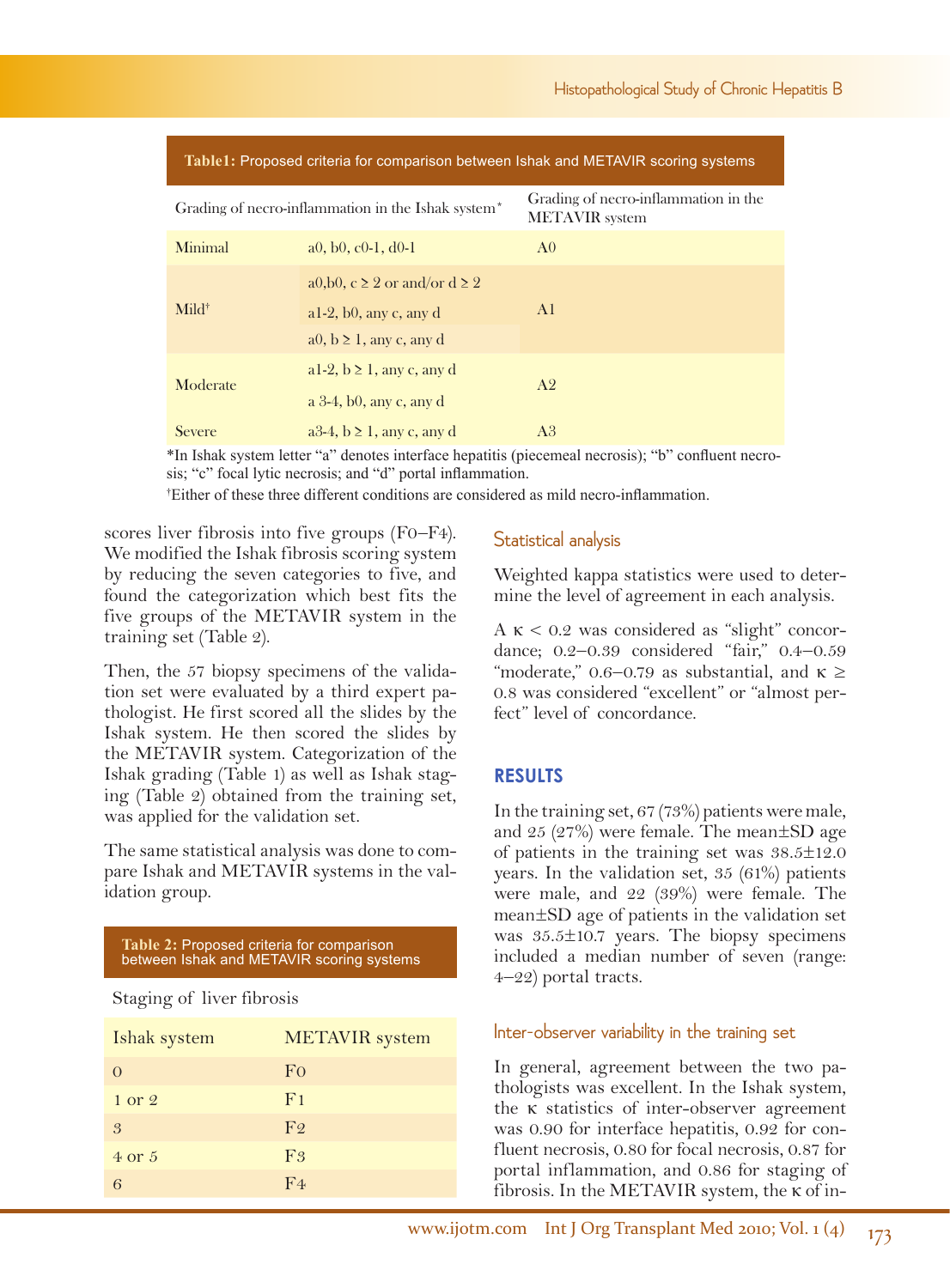**Table 3:** Comparison between METAVIR grading system, and the proposed criteria for Ishak grading categorization in the training set\*

| <b>METAVIR</b> | Ishak grading |                  |                  |                  |
|----------------|---------------|------------------|------------------|------------------|
| grading        | Minimal       | Mild             | Moderate         | Severe           |
| A <sub>0</sub> | 22            | $\left( \right)$ | $\left($         | $\left( \right)$ |
| A <sub>1</sub> | $\Omega$      | 33               | $\overline{4}$   | $\left( \right)$ |
| A <sub>2</sub> | $\Omega$      | 3                | 17               | $\left( \right)$ |
| A <sub>3</sub> | $\Omega$      | $\left( \right)$ | $\left( \right)$ | 13               |
| Total          | 22            | 36               | 21               | 13               |

 $kappa = 0.89$ 

ter-observer agreement was 0.81 for grading of necro-inflammation, and 0.82 for staging of fibrosis.

# Correlation between the two systems in the training set

Using the Ishak system, the mean±SD stage of liver fibrosis was  $1.30 \pm 1.55$  (range: 0–6). The mean±SD grade of necro-inflammation was  $4.89\pm3.01$  (range: 1–15) in the training set. Evaluation of the different components of the Ishak grading system showed that the mean±SD score of interface hepatitis was 1.18 $\pm$ 1.10 (range: 0–4); the mean $\pm$ SD score of confluent necrosis was  $0.63 \pm 1.03$  (range:  $0-5$ ); the mean±SD score of focal lytic necrosisapoptosis was  $1.52 \pm 0.54$  (range: 0–3); and the mean±SD score of portal inflammation was 1.55±0.89 (range: 0–4).

We categorized the Ishak scores of the training set (Table 1), and compared the groups by the METAVIR grading system. Table 3 shows a comparison of the necro-inflammatory scores between the two systems according to our proposed criteria. There was an excellent correlation ( $\kappa = 0.89$ ) between the two systems using the proposed criteria.

However, when we compared grading of METAVIR with the previously suggested categories of the Ishak grading system [8], we found a much weaker correlation between the two systems ( $\kappa = 0.18$ ). Using our criteria, the correlation between staging of METAVIR and staging of Ishak system was excellent (κ  $= 0.99$  (Table 4).

# Correlation between the two systems in the validation set

Using the Ishak system, the mean±SD stage of liver fibrosis was  $1.60 \pm 1.27$  (range: 0–5). The mean±SD grade of necro-inflammation was  $4.18\pm2.18$  (range: 1-13) in the validation set. Evaluation of the different components of the Ishak grading system showed that the mean±SD score of interface hepatitis was  $0.70\pm0.73$  (range: 0–3); the mean $\pm SD$  score of confluent necrosis was 0.26±0.84 (range: 0–4); the mean±SD score of focal lytic necrosis-apoptosis was  $1.51 \pm 0.63$  (range: 0–3); and the mean±SD score of portal inflammation was 1.70±0.65 (range: 1–3).

Table 5 shows a comparison of the necro-inflammatory scores between the two systems according to our proposed criteria in the validation set. There was substantial correlation  $(K = 0.61)$  between the two systems using the proposed criteria.

We found that most of the discordances between our criteria and METAVIR grades are in the minimal and mild necro-inflammation groups (*e.g.*, A0, and A1 in METAVIR). When we combined minimal and mild necro-inflammation as one group in the Ishak system (*e.g.*, minimal/mild *vs* moderate *vs* severe inflammation), and merged A0, and A1 of META-VIR as one group (*e.g.*, A0/A1 *vs* A2 *vs* A3), the correlation between the two grading systems was perfect  $(K = 1.0)$  in the validation set.

Then, we analyzed the correlation between the two grading systems using the previously suggested categories [8] for the Ishak system. In the old categorization, the correlation between Ishak and METAVIR grading systems was slight ( $\kappa = 0.19$ ).

Using our criteria, the correlation between staging of METAVIR and staging of Ishak system was excellent  $(K = 0.94)$  in the validation set (Table 6).

# Sources of discrepancy in grading of necroinflammation

To find out the sources of discrepancies, we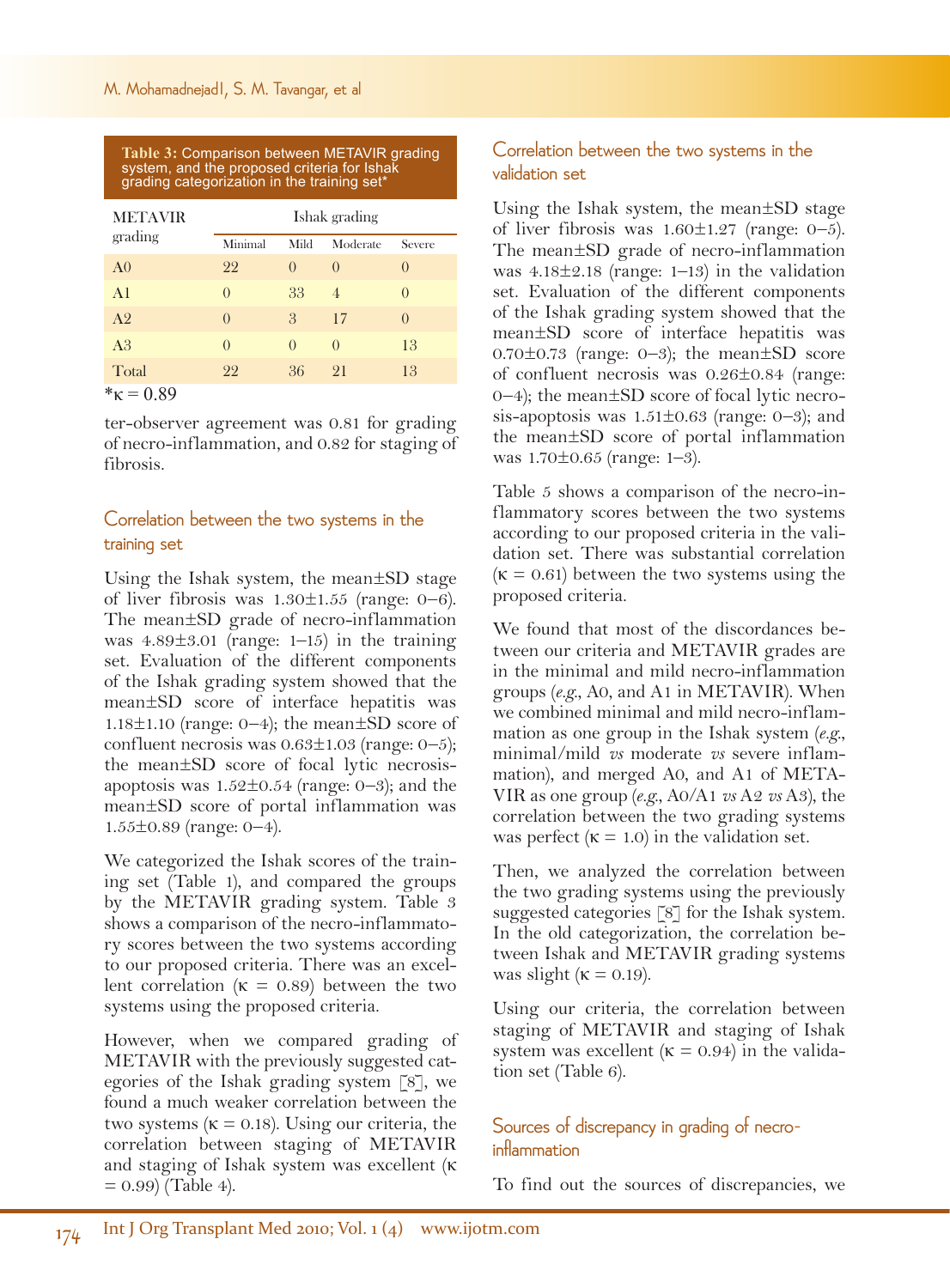#### **Table 4:** Comparison between scores for liver fibrosis obtained by METAVIR and Ishak scoring systems in the training set\*

| <b>METAVIR</b><br>system                    | Ishak system |                   |          |                   |          |
|---------------------------------------------|--------------|-------------------|----------|-------------------|----------|
|                                             | $\theta$     | $1 \text{ or } 2$ | 3        | $4 \text{ or } 5$ | 6        |
| F <sub>0</sub>                              | 35           | $\theta$          | $\theta$ | $\theta$          | $\theta$ |
| F <sub>1</sub>                              | 1            | 37                | $\theta$ | $\theta$          | $\theta$ |
| F2                                          | $\theta$     | $\theta$          | 8        | $\theta$          | $\theta$ |
| F <sub>3</sub>                              | $\theta$     | $\theta$          | $\theta$ | 10                | $\theta$ |
| F4                                          | $\theta$     | $\theta$          | $\theta$ | $\theta$          | 1        |
| Total<br>$\sim$<br>$\overline{\phantom{0}}$ | 36           | 37                | 8        | 10                | 1        |

 $*_{K} = 0.99$ 

carefully analyzed the scores given by the pathologists in the training set, and the scores given by the pathologist in the validation set. As expected, the discrepancies were mostly in the minimal/mild necro-inflammation.

The following finding was the main source of discrepancy. In the training set, the slides with the Ishak score of a0, b0, c1, and d1 were respectively scored in the METAVIR as lobular necrosis: 0, portal inflammation: 1, piecemeal necrosis: 0, and bridging necrosis: 0. This corresponds to A0 in the METAVIR system. However, in the validation set, the slides with similar Ishak score (*e.g.*, a0, b0, c1, and d1) were respectively scored in the METAVIR as lobular necrosis: 1, portal inflammation: 1, piecemeal necrosis: 0, and bridging necrosis: 0. This corresponds to A1 in the METAVIR system [3].

# **DISCUSSION**

The aim of various histological scoring systems for chronic hepatitis is that the same definition of activity be used by all pathologists [3]. The different scoring rules of each system limit our ability to predictably convert scores between them. In this study, we propose criteria which allow more direct comparison of Ishak and METAVIR scores.

Using our proposed categorization for the

Ishak system, correlation of the grading between the two systems was excellent  $(\kappa =$ 0.89) in the training and substantial ( $\kappa = 0.61$ ) in the validation set.

We found that most of the discrepancies observed between our suggested categorization and the validation set were attributed to the discrimination of minimal from mild necroinflammation. When we merged minimal and mild necro-inflammation as one group, the correlation of the suggested categorization (Table 1) and the validation set was perfect (κ = 1.0). Therefore, our suggested criteria were particularly accurate for discriminating minimal/mild *vs* moderate *vs* severe necro-inflammation.

We found that components "a" (*e.g.*, interface hepatitis) and "b" (*e.g.*, confluent necrosis) of the Ishak system play important role in the correlation with the METAVIR grading system. Furthermore, consistent with the findings of the METAVIR cooperative study group, interface hepatitis (piecemeal necrosis) and lobular necrosis are more important for the grading of METAVIR system [3].

In this study, we compared the two grading systems based on categorical rather than numerical data. In an earlier comparison between the two systems, the total grading of the Ishak was compared with the METAVIR grading system [8]. However, since each component of the Ishak system differs from other components in terms of scale and importance, individual components of the Ishak grading

**Table 5:** Comparison between METAVIR grading

| system, and the proposed criteria for Ishak<br>grading categorization in the validation set* |                  |          |                  |                  |  |
|----------------------------------------------------------------------------------------------|------------------|----------|------------------|------------------|--|
| <b>METAVIR</b>                                                                               | Ishak grading    |          |                  |                  |  |
| grading                                                                                      | Minimal          | Mild     | Moderate         | Severe           |  |
| A <sub>0</sub>                                                                               | 2                | $\Omega$ | $\left( \right)$ | $\left( \right)$ |  |
| A <sub>1</sub>                                                                               | 9                | 39       | $\Omega$         | $\Omega$         |  |
| A <sub>2</sub>                                                                               | $\left( \right)$ | $\Omega$ | 6                | $\Omega$         |  |
| A <sub>3</sub>                                                                               | $\Omega$         | $\Omega$ | $\Omega$         | 1                |  |
| Total                                                                                        | 11               | 39       | 6                | 1                |  |
| $kappa = 0.61$                                                                               |                  |          |                  |                  |  |